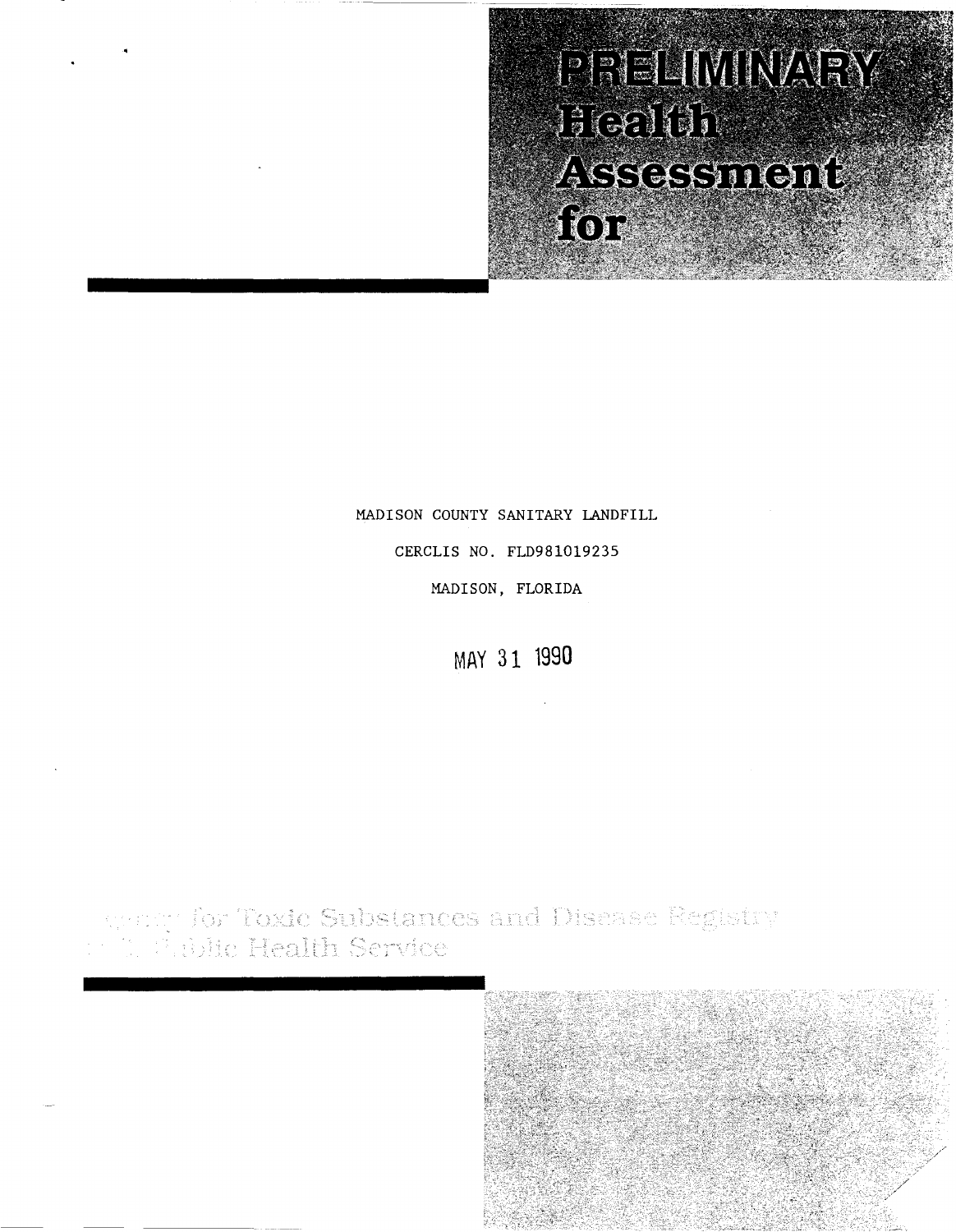## THE ATSDR HEALTH ASSESSMENT: A NOTE OF EXPLANATION

Section 104(i)(7)(A) of the Comprehensive Environmental Response, Compensation, and Liability Act of 1980 (CERCLA), as amended, states " ... the term 'health assessment' shall include preliminary assessments of potential risks to human health posed by individual sites and facilities, based on such factors as the nature and extent of contamination, the existence of potential pathways of human exposure (including ground or surface water contamination, air emissions, and food chain contamination), the size and potential susceptibility of the community within the likely pathways of exposure, the comparison of expected human exposure levels to the short-term and long-term health effects associated with identified hazardous substances and any available recommended exposure or tolerance limits for such hazardous substances, and the comparison of existing morbidity and mortality data on diseases that may be associated with the observed levels of exposure. The Administrator of ATSDR shall use appropriate data, risk assessments, risk evaluations and studies available from the Administrator of EPA."

In accordance with the CERCLA section cited, this Health Assessment has been conducted using available data. Additional Health Assessments may be conducted for this site as more information becomes available.

The conclusions and recommendations presented in this Health Assessment are the result of site specific analyses and are not to be cited or quoted for other evaluations or Health Assessments.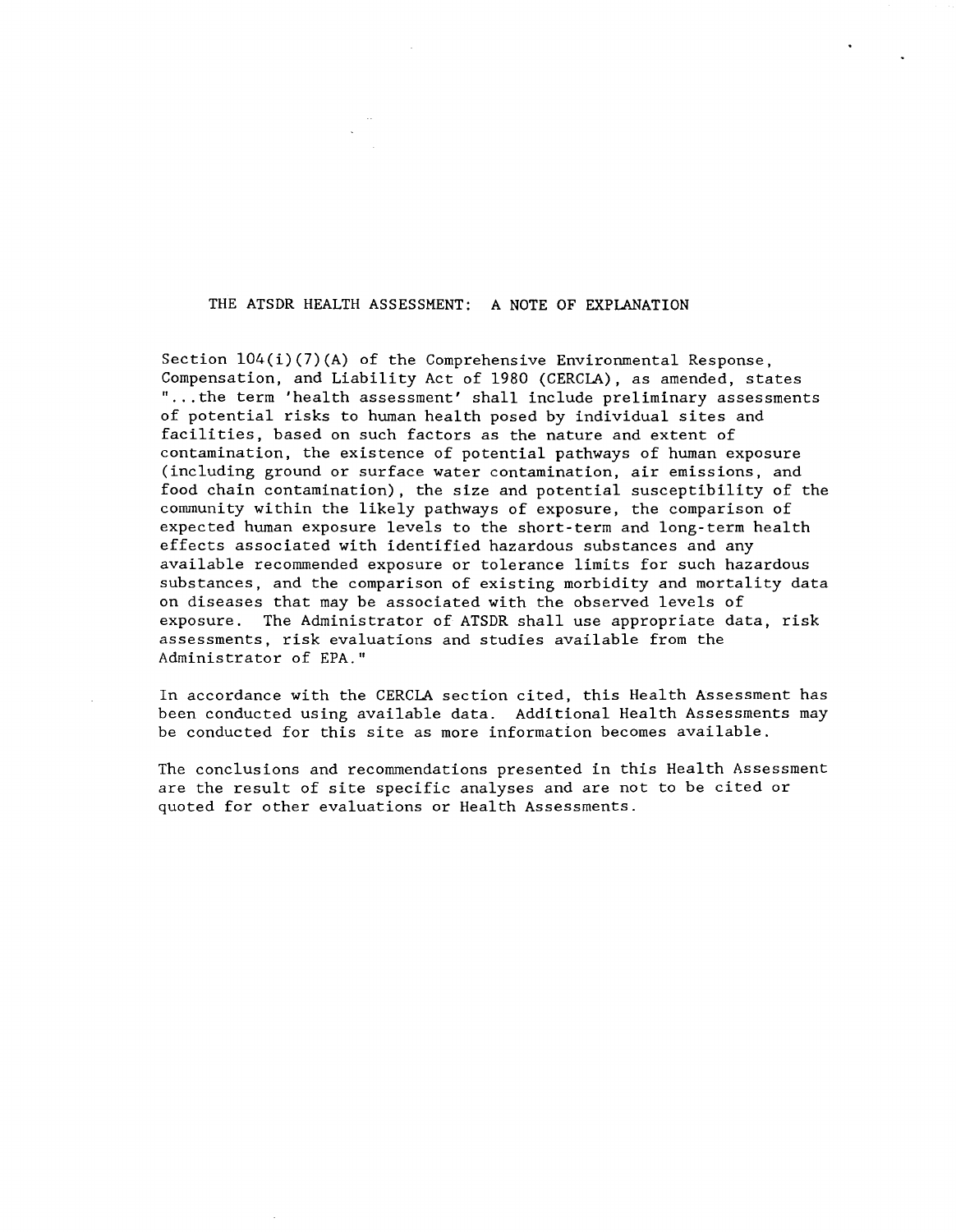## PRELIMINARY HEALTH ASSESSMENT

# Madison County Sanitary Landfill

# Proposed National Priorities List Update #7 Site

# Madison, Florida

 $\frac{1}{2}$  , with

Prepared by:

Florida Department of Health and Rehabilitative Services Under Cooperative Agreement with the Agency for Toxic Substances and Disease Registry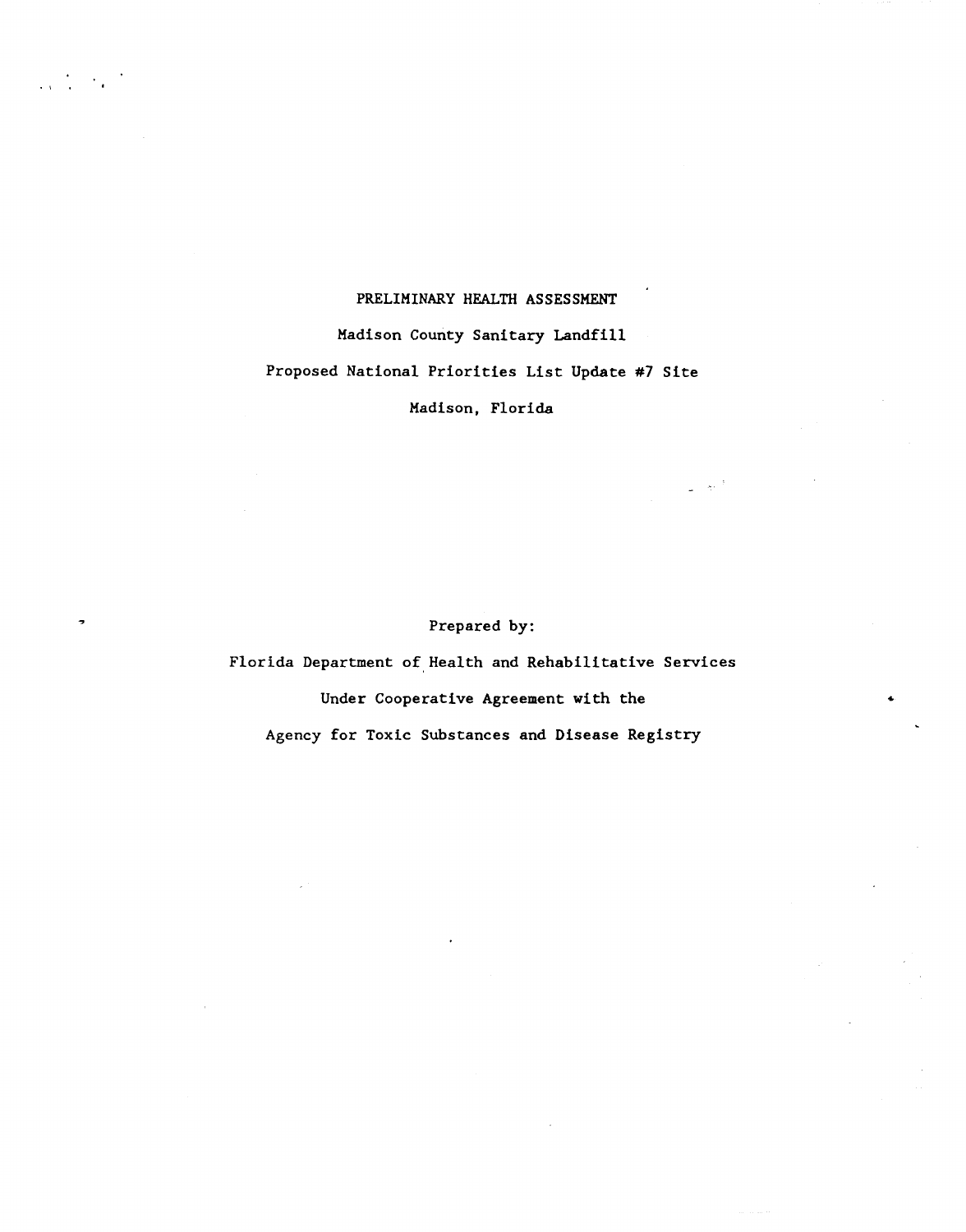### Background

The Madison County Sanitary Landfill is located in a rural area approximately 1.2 miles north of the City of Madison, Florida, at the southeast junction of Rocky Ford Road and Jestlamb School Road (Figure 1). The site covers 133 acres, of which 80 acres has been used for municipal, residential, agricultural, and industrial waste disposal (Figure 2). Active landfill operations are occurring in the southeast corner of the site with the final cell being filled.

Future plans include above-ground disposal on approximately 10 acres along the northern boundary of the site.

The landfill began operation in June 1971, under the ownership of the City of Madison. The land was previously used as a soybean farm. An operating permit was issued in July 1975, and Madison County acquired the site from the city in March 1980.

In September and December 1984, the county installed landfill monitoring wells and collected ground water samples. Analyses revealed trichloroethene (TCE) in one well. The superintendent identified two sites within the landfill which received drums and other wastes from a local metal fabricating plant, ITT-Thompson. Thompson manufactures wheel ornamentation for cars, including wheel covers, wire wheel products and trim rings. Processes included painting the products and periodically cleaning equipment with TCE. The solvent was recovered via distillation with the remaining sludge collected, and packaged together with buffing compounds and other wastes into drums for disposal in the landfill. Drums from one location within the landfill were removed in November 1984 and relocated to an approved hazardous waste disposal facility. The second set of dumps was located and removed in October 1985. Contaminated soil under the drums was also excavated and transported to the disposal facility. Follow-up testing showed no additional soil contamination.

In response to the discovery of the drums and detection of TCE in the newly installed monitoring wells, the Environmental Health Section of Florida Department of Health and Rehabilitative Services (HRS) Madison County Public Health Unit collected samples from private drinking water wells in the vicinity of the landfill. TCE was found in five residential wells. Thompson initially provided bottled water to all affected well owners, and followed up with the installation of carbon filtration devices on contaminated wells. HRS, in conjunction with Thompson, the City of Madison and Madison County, continues to monitor levels of TCE in the affected wells, in addition to expanding the area of investigation to delineate the plume. Subsequent testing has detected degradation products of TCE including 1,2-dichloroethene and 1,1,1-trichloroethane; and other volatile compounds such as n-hexane, toluene, benzene, and methylene chloride.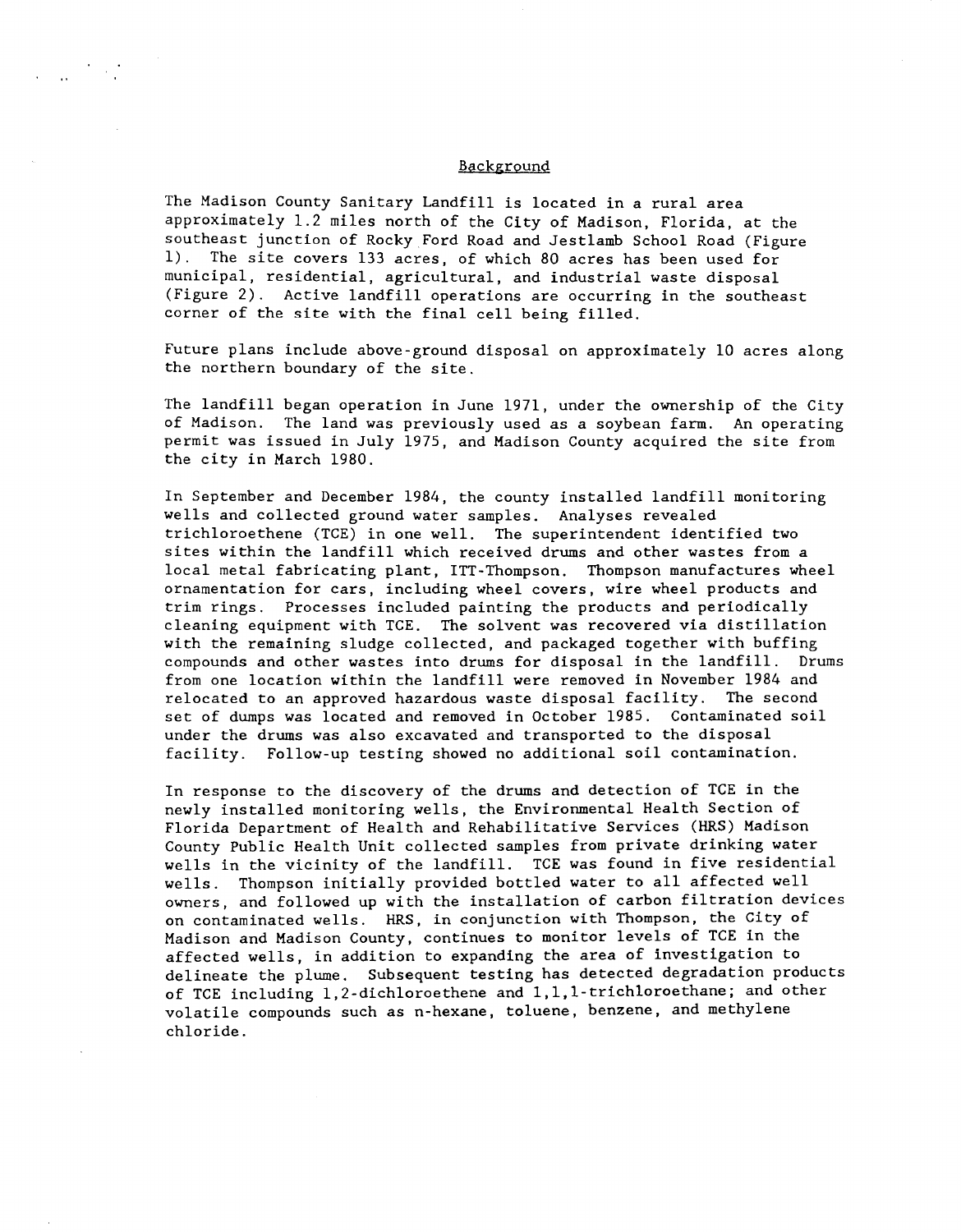The City of Madison, Madison County and ITT-Thompson have funded the construction of a municipal water supply in the affected area. This system *was* completed on March 1988, and resulted in the connection of the affected homes to the uncontaminated supply. A yearly sampling scheme has been implemented to evaluate water quality in residential wells near the boundary of the plume, which are not connected to a public water supply.

The following documents were reviewed by Florida HRS:

- 1. Belinda Brock, Document of Hazard Ranking System of Madison County Sanitary Landfill, EPA Region IV, May 8, 1987.
- 2. City of Madison. Madison Soil and Water Conservation District, Report for Sanitary Landfill Site, Florida, December 17, 1974.
- 3. Suwannee River Water Management District. A Hydrogeologic Investigation of a Landfill Site, April 15, 1975.
- 4. Consent Order between the Florida Department of Environmental Regulation, Madison County, City of Madison, and ITT-Thompson Industries, Inc.
- S. R.A. Kirkner and Associates, Inc., Status Report and Outline of Phase II, Work for the Madison County Landfill Central Contamination Assessment Plan (CAP), August 1985.
- 6. CH2M Hill, Work Plan for Contamination Assessment, Madison County Landfill, June 5, 1985.
- 7. Freeman, *R.W.* Madison County Landfill Database, Data Report, Florida Department of Health and Rehabilitative Services, April 19, 1989.

#### Environmental Contamination and Physical Hazards

On-Site Contamination

 $\label{eq:2} \frac{1}{2}\sum_{i=1}^n\frac{1}{2\pi i}\sum_{j=1}^n\frac{1}{2\pi i}\sum_{j=1}^n\frac{1}{2\pi i}\sum_{j=1}^n\frac{1}{2\pi i}\sum_{j=1}^n\frac{1}{2\pi i}\sum_{j=1}^n\frac{1}{2\pi i}\sum_{j=1}^n\frac{1}{2\pi i}\sum_{j=1}^n\frac{1}{2\pi i}\sum_{j=1}^n\frac{1}{2\pi i}\sum_{j=1}^n\frac{1}{2\pi i}\sum_{j=1}^n\frac{1}{2\pi i}\sum_{j=1}^n$ 

The following compounds were detected in ground water at levels of probable public health concern from monitoring wells and surface samples of the landfill.

|              | MEDIA | Contaminant                                                        | RANGE (UNIT)                                                                     |
|--------------|-------|--------------------------------------------------------------------|----------------------------------------------------------------------------------|
| Ground Water |       | trichloroethene<br>trans-1,2-dichloroethene                        | $5.5 - 7$<br>$\mu$ g/L<br>ug/L<br>4.8                                            |
| Soil         |       | acetone<br>tetrachloroethene<br>trichloroethane<br>trichloroethene | $248$ mg/kg<br>$1,200 - 2,140$ mg/kg<br>$3,630 - 4,900$ mg/kg<br>410 - 530 mg/kg |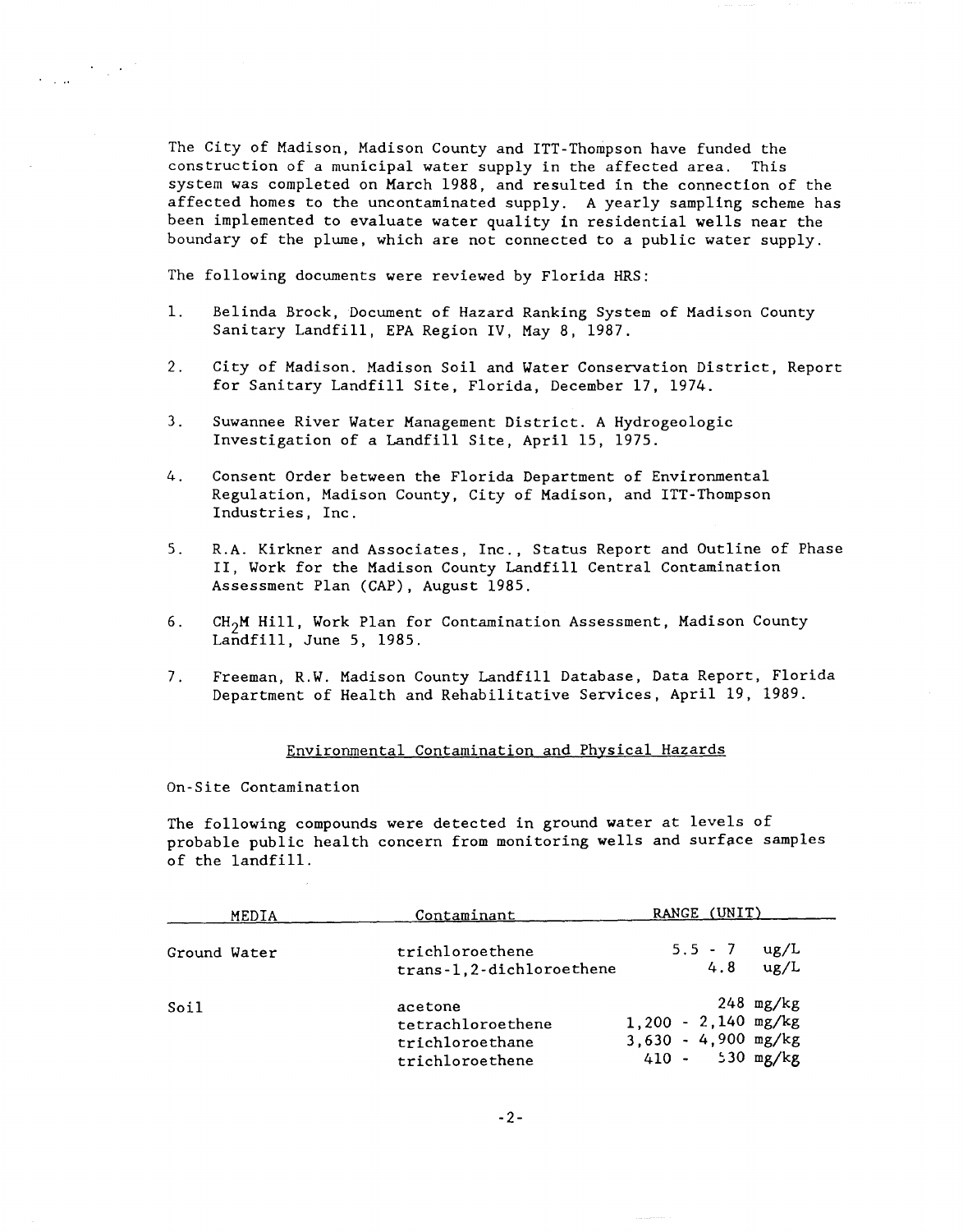#### Off-Site Contamination

From the time monitoring wells on site were discovered to be contaminated to the present, private drinking water wells in the vicinity of the landfill have been tested for purgeable compounds. Compounds found in private wells include 1,2-dichloroethene, l,l,l-trichloroethane, toluene, and n-hexane. Benzene at 5.0 ug/L and TCE at up to 16 ug/L were found at levels of probable public health concern in ground water.

#### Physical Hazards

There are no unique physical hazards present on the landfill. The majority of the site is covered, with only one cell remaining to be filled. There is discarded road maintenance equipment which belongs to the Madison County Transportation Department off site along the south west boundary of the landfill.

### Environmental and Exposure Pathways

Contaminants detected at the Madison County Landfill include organic solvents found in ground water and soil. All known contaminated soil has been excavated and disposed of properly. Documented environmental pathways include migration of contaminated ground water from on-site locations to additional off-site areas. There is known ground water involvement off-site and private drinking water wells have been affected. Further movement of the contamination plume may be influenced by local rainfall events, consumptive use of ground water, and local subsurface geologiC features. There is also the possibility of undetected areas of soil contamination within the landfill which would continue to contribute contaminants to the aquifer.

There is continued use of the aquifer for potable water. Private drinking water supplies having documented contamination by compounds associated with the landfill were treated via carbon filtration units and subsequently connected to municipal water. Human exposures to contaminants occurred before these measures were implemented including ingestion of and direct contact with contaminated ground water. Additional routes of exposure included inhalation exposures via volatilization of solvents during showering and bathing. No effort has been made to either remove contaminants from ground water or inhibit the movement of contaminated ground water in the area. Therefore, potential exists for additional private wells to be affected. Information reviewed did not address surface water, atmospheric transport, or edible plants and animals involvement on site or off site.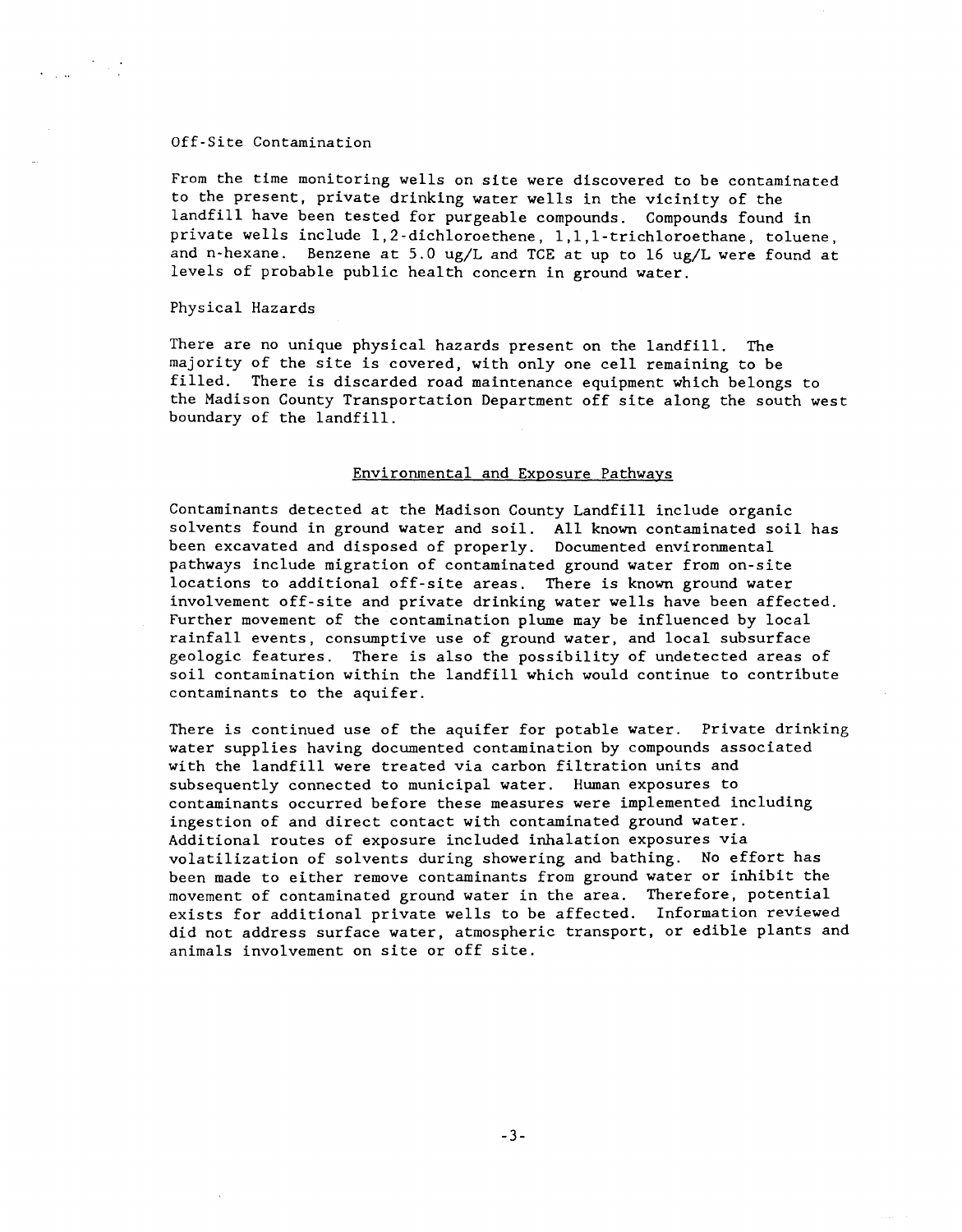### Demographics

The Madison County Municipal Landfill is located approximately one mile north of the City of Madison in a rural setting. There are 95 potable wells within a three-mile radius of the site. The City of Madison has three municipal wells within the same radius serving 4,000 individuals.

## Evaluation and Discussion

There is documented contamination of the Floridan Aquifer in the vicinity of the Madison County Landfill. A number of private wells are contaminated with chlorinated compounds at concentrations greater than levels of probable public health concern. Municipal water has been supplied to affected residences thereby limiting exposure. Contaminated soil on site has been removed along with drums discovered during the initial site investigation. Although known sources of contamination appears to have been eliminated, the possibility of undiscovered sources is still present as landfill wastes are very heterogeneous, and records of disposal are not complete. Such contaminants may be acting as a reservoir for further contamination. Air contamination has not been evaluated as part of the investigation. However, due to the rural nature of the surrounding area and removal of known sources of contamination, exposure via ambient air is not expected to be important. Inhalation of contaminants volatilized from ground water during showering and bathing most likely occurred in the past in affected homes.

The occurrence and sampling of surface water was not addressed in the information reviewed.

#### Conclusions and Recommendations

Based on available information, this site is considered to be of public health concern because of the risk from the exposure to hazardous substances via ingestion, dermal contact, and inhalation during the use of contaminated ground water. Known exposures have occurred in the past, however, community water has been provided to affected residences. There are additional homes in the area that were either not constructed during the ground water investigation and therefore not sampled, or were found not to be contaminated at that time. Potential exists for additional residential wells to become affected as the contamination plume migrates. Environmental pathways including atmospheric transport, storm water run off, and surface water contamination have not been assessed and therefore cannot be ruled out as sources of exposure.

Additional environmental sampling of the ground water is performed on a regular basis by the Florida Department of Health and Rehabilitative Services and the Potentially Responsible Parties in conjunction with the Florida Department of Environmental Regulation. Sampling is targeted to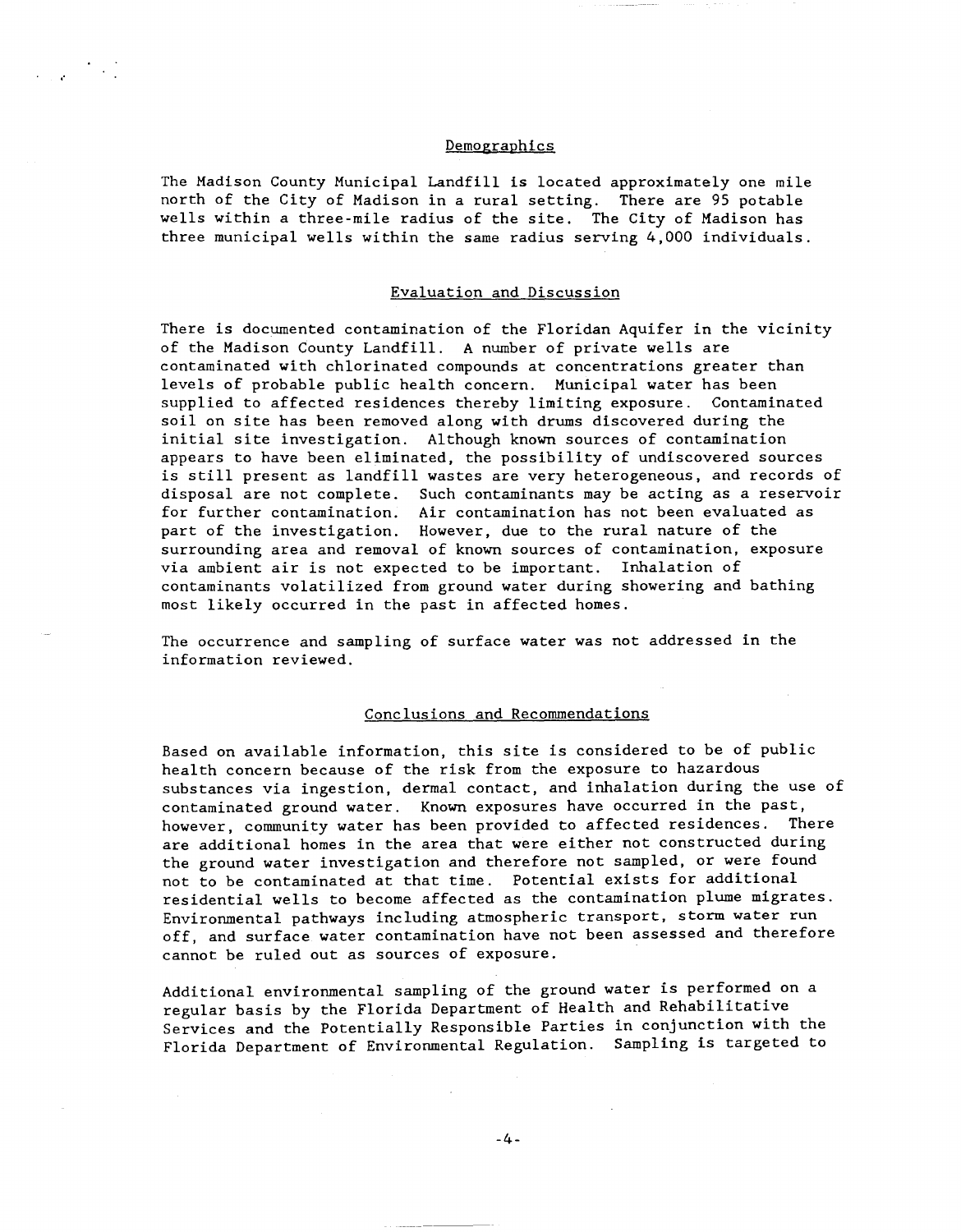the area on the boundary of the contamination plume. However, this work is not designed to evaluate ground water flow or related mechanisms of transport or be used as a predictive tool. Therefore, an in-depth ground water survey should be addressed in the Remedial Investigation/Feasibility Study (RI/FS). The Agency for Toxic Substances and Disease Registry (ATSDR) and the Florida Department of Health and Rehabilitative Services will perform a more detailed assessment when additional information and data become available, such as from the RI/FS and potable well sampling.

 $\sim 200$  km s  $^{-1}$ 

In accordance with the Comprehensive Environmental Response, Compensation, and Liability Act of 1980 as amended, the Madison County Sanitary Landfill Site, Madison, Florida, has been evaluated for appropriate follow-up with respect to health studies. Although there are indications that human exposure to on-site and off-site contaminants may possibly be currently occurring and may have occurred in the past, this site is not being considered for follow-up health studies at this time because the people have been put on an alternate water supply. However, if data become available suggesting that human exposure to significant levels of hazardous substances is currently occurring or has occurred in the past, ATSDR and the Florida Department of Health and Rehabilitative Services will reevaluate this site for any indicated follow-up.

This Health Assessment was prepared by the Florida Department of Health and Rehabilitative Services Office of Toxicology and Hazard Assessment under a cooperative agreement with ATSDR. The Division of Health Assessment and Consultation and the Division of Health Studies of ATSDR have reviewed this Health Assessment and concur with it's findings.

## PREPARERS OF REPORT

| Environment and Health | Connie Garrett. M.S.                                             |
|------------------------|------------------------------------------------------------------|
| Effects Reviewer:      | Environmental Specialist III<br>Toxicology and Hazard Assessment |
|                        |                                                                  |

|  | Health Implications | Andrew Reich, M.S., M.S.P.H.     |
|--|---------------------|----------------------------------|
|  | Reviewer:           | Biological Administrator III     |
|  |                     | Toxicology and Hazard Assessment |

#### ATSDR REGIONAL REPRESENTATIVE

Regional Representative: Chuck V. Pietrosewicz Senior Public Health Advisor Field Operations Branch Region IV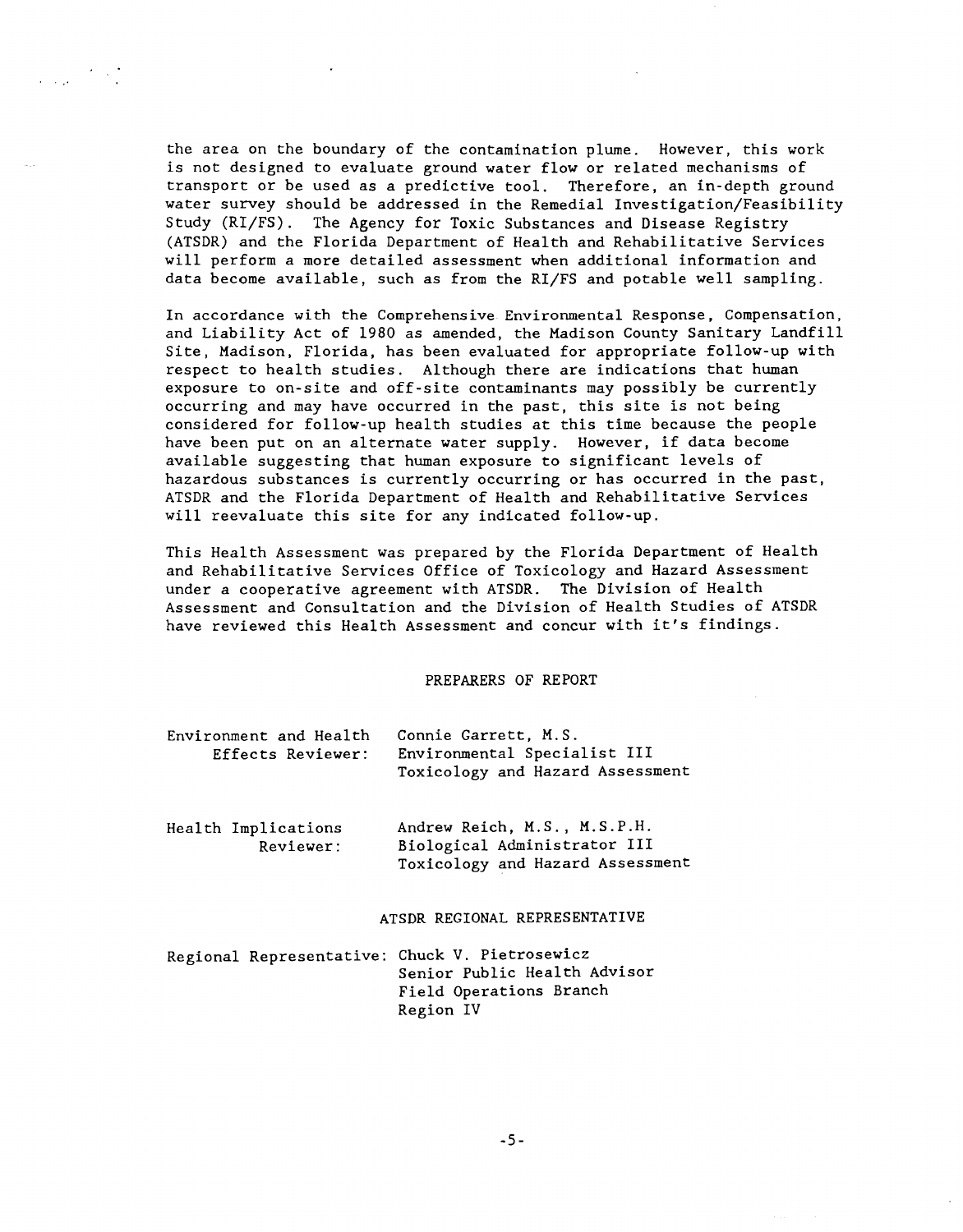## APPENDICES

Figure 1: Location of Madison County Landfill, Drum Burial Areas, local contaminated wells and sinkholes.

Figure 2: Layout of the Madison Bounty Landfill.

 $\frac{1}{\sqrt{2}}\left(\frac{1}{\sqrt{2}}\right)^{2}+\frac{1}{\sqrt{2}}\left(\frac{1}{\sqrt{2}}\right)^{2}$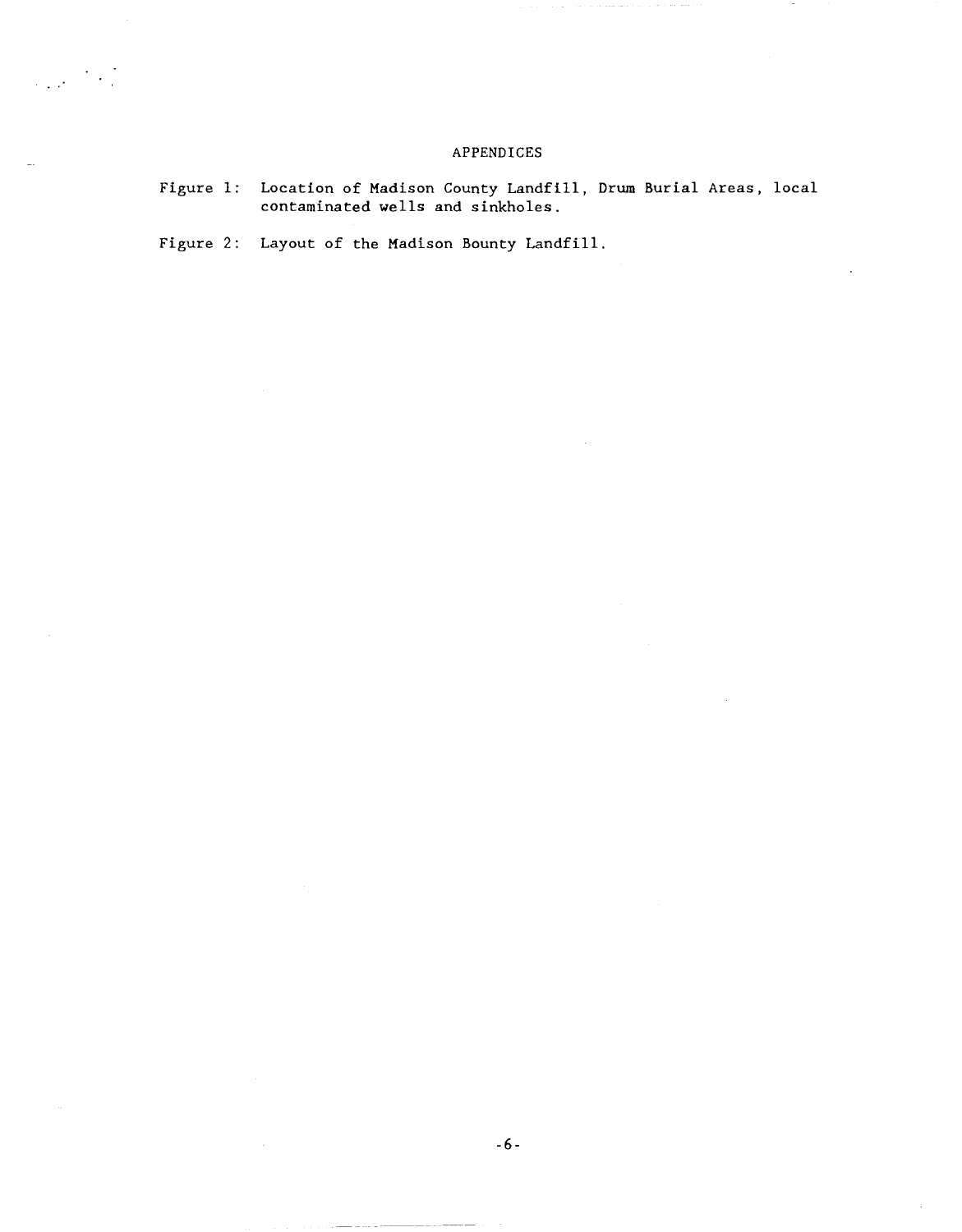